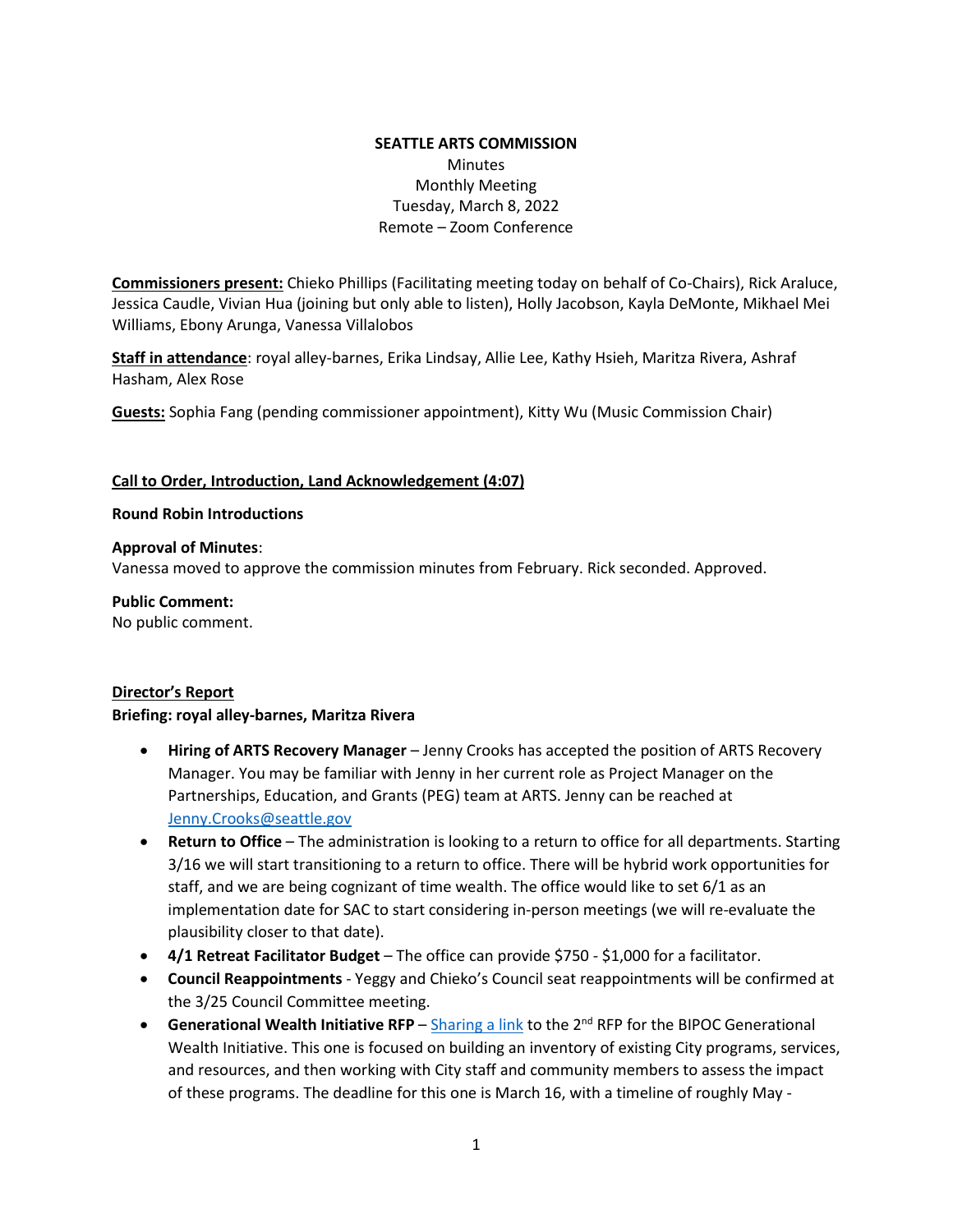November. The budget is \$100,000, with the assumption that consultants will include a plan for language access and paid community participation. <https://consultants.seattle.gov/index.php?s=DON>

• We are waiting to hear on budget process from the City Budget Office and will reach out to SAC to weigh in soon.

### **SAC Questions/Comments:**

- The SAC asked if the SAC retreat can happen in-person since the office is returning to office.
	- $\circ$  Making an assessment this week. However as mentioned earlier, the office would like to set 6/1 as an implementation date for SAC to start considering in-person meetings, as the office is in the midst of a return to office process and staff need time to settle in first.
- The SAC asked if the Mayor's transition committees are still meeting.
	- $\circ$  Transition committees are no longer meeting. Recommendations have been made by the committees and are being considered by the Mayor. The Mayor was planning on a share out.

### **Co-Chairs Report**

### **Briefing: Chieko Phillips (on behalf of Co-Chairs)**

- **Recruitment Next Steps** Thank you commissioners for e-votes; 6 candidate packets have been sent to CM Morales for Council seat consideration, of which 3 will be selected to be presented at the Neighborhoods, Education, Civil Rights, and Culture Committee for voting. Once approved at the committee, they will go to Full Council be confirmed/appointed. The Mayor's Office is also starting to review names.
	- $\circ$  There are 6 remaining applicants from the short list who didn't make it to the final round. We need to notify that they weren't selected for this round. Next year do we want to start from scratch or keep these 6 folks on a roster for consideration?
		- The majority of SAC agreed to keep them on a roster for future consideration.
		- The SAC would like indicated in the notification that the ultimate decision is up to the elected, but we want to keep them on a roster.
		- **The SAC would like them to consider committee participation as community** advisors
		- **While the SAC will reconsider their applications, they think it is good to have an** opportunity for folks to reapply – to keep a refresh on prospective candidates.
- **Creating SAC Gmail Account** SAC is confused about who is holding what documents and having to go through the City all the time for records and would like to have their own repository of notes for continuity and to have more clarity as new folks come on. SAC proposes to create a Gmail account to drop files into, for future co-chairs to have access to, and to collaborate in real time.
	- o ARTS will look into issues around public disclosure in relation to creating a Gmail account and provide a one pager/orientation at the retreat. ARTS will also prepare an orientation on responsibilities and roles of the SAC and ARTS.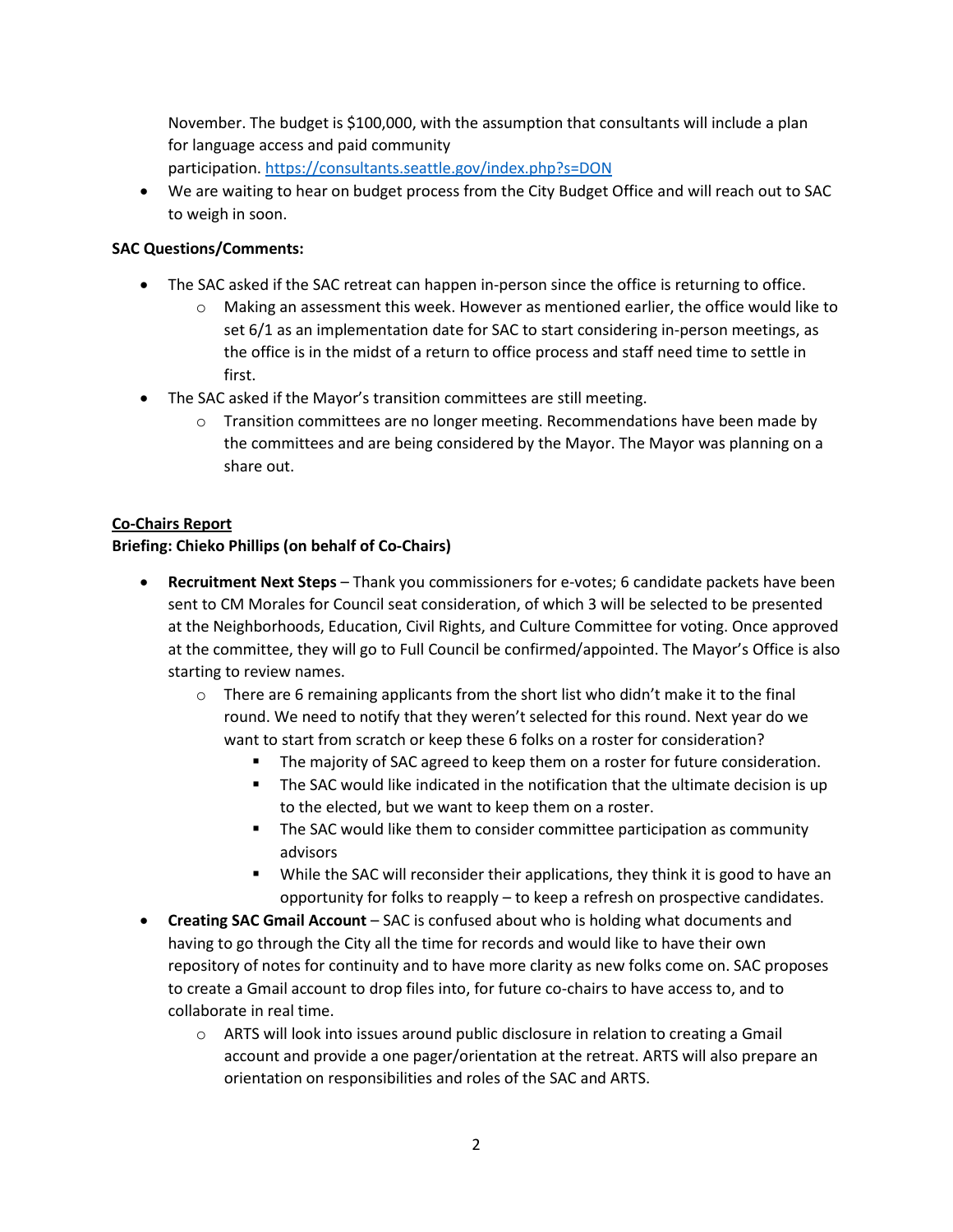### **SAC Questions/Comments:**

- The SAC asked the recruitment panel (Chieko, Holly, Kayla) about broad takeaways from the recruitment process.
	- o It was good to hear voices from all over the city.
	- $\circ$  There was not a lot of parity among applications from those who nominated others and those who self-nominated.

# **Sound Transit 3 Advocacy**

## **Briefing: Chieko Phillips**

Members of FED have been involved in community processes of the Sound Transit 3 plan. Sound Transit is currently in a community engagement period for the West Seattle and Ballard Link extension, and the public comment period on their draft environmental impact statement closes on 4/28. Issues/asks:

- Communication around station and route planning has been convoluted and not transparent; youth have not been engaged or elevated; more engagement is needed historically impacted areas like CID; need to build in mitigation measures on communities of color; Sound Transit has not been filling ground floor spaces of their stations where cultural activities could happen; Seattle Center campus is asking the Mayor to look at preferred alignment route for station as there may be adverse impacts to arts orgs at Seattle Center.
- Chieko will send out a briefing for folks to reference. FED meeting is next Tuesday in case Commissioners wish to learn more. Commissioners are encouraged to participate in the public commenting process.
- Ebony is drafting an advocacy letter on this and can share with Commissioners.

## **SAC Questions/Comments:**

- SAC asked if public commenting should be on behalf of SAC or as individuals.
	- o Chieko responded on behalf of SAC would be great.
- Kitty has offered to share this advocacy opportunity with the Music Commission.

## **4/1 Retreat Preparation**

## **Briefing: Chieko Phillips**

- Chieko shared the workplan and priority areas from last year's retreat. Previous committee workplans can also be shared.
- The SAC suggested establishing priorities that incorporate committee priorities.
- The SAC suggested to the need to address communication SAC is not just connected to the priorities of the office and there needs to be a guiding principle that ties in everything. We need to think about who is delivering the message. We need to think about communication with the office, with each other, and with community.